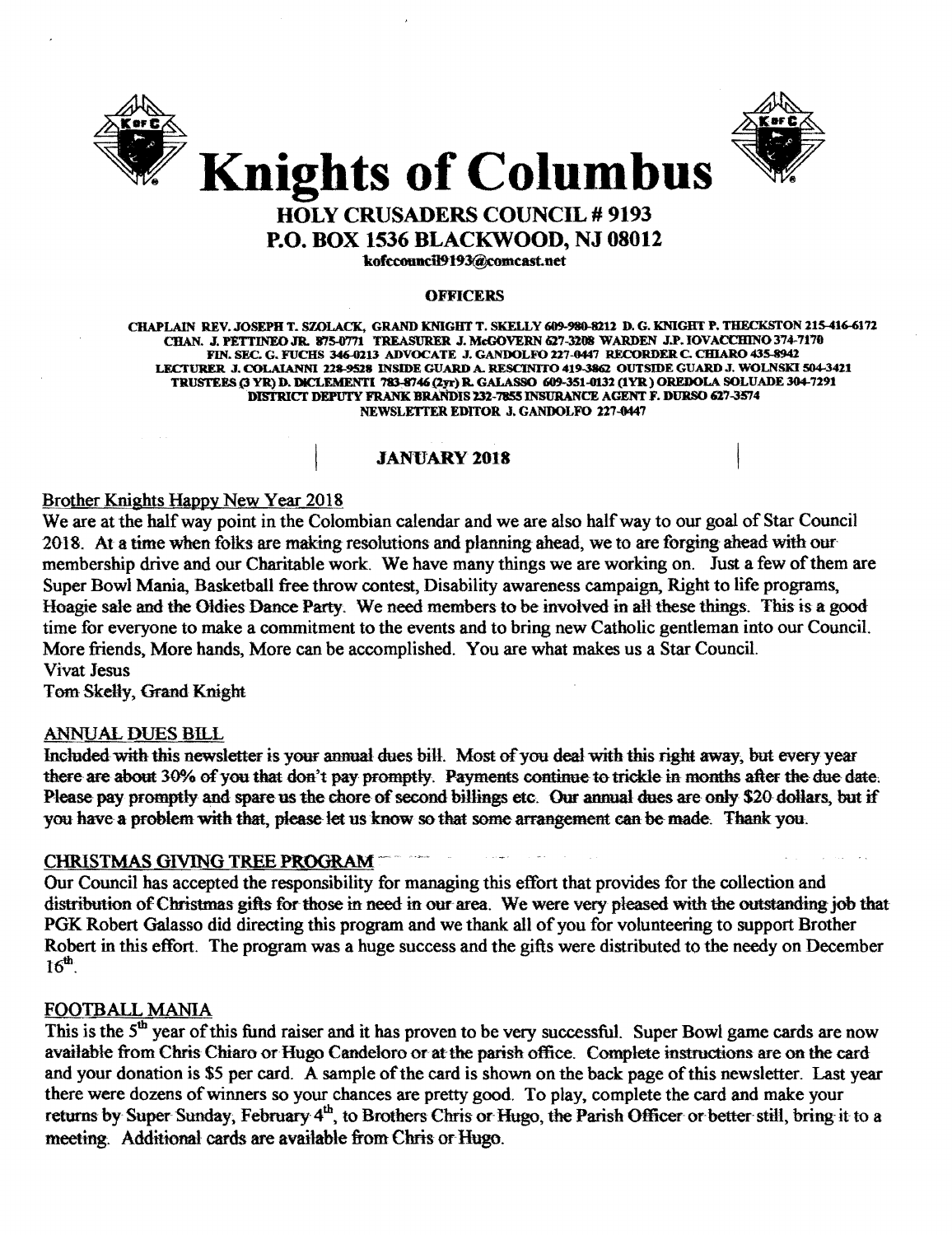#### KNIGHT/FAMILY OF THE MONTH

Our Knight of the month for January is Dan Tumolo (Council Free Throw). Our Family of the month for January is AI Camione and family (Services to Veterans). Thank you.

#### FREE THROW CONTEST

For over 44 years more than 2.6 million boys and girls, ages  $9$  to  $14$  have participated in the Knights of Columbus Free Throw Championship. On Saturday, January 20th, our Council will sponsor our annual Free Throw Contest in the OLOH School. Registration starts at 11:30 AM, 12:00 noon start. Your help will be needed to help set up, register, line up and keep score of the shooters.

#### BLOOD DONOR DRIVE

On January 4<sup>th</sup>, our Council will sponsor a Red Cross blood donor drive from 2 to 7 PM in the Parish Center. Blood supplies are always in short supply and your help is always appreciated. If you are physically able, come in; roll up your sleeve and give. We will provide additional food to help get you back on your feet. Please try to give.

#### CHRISTMAS SOCIAL

On December  $7<sup>th</sup>$ , we took a short break form our busy schedule for a little social for the coming Christmas Season. The casual dinner included lots of good things to eat, beer, wine, desserts and socializing with brother knights, wives, girlfriends, etc. Admission was free but we only asked for donations of toilet articles (specifically bars of soap, shampoo, new bath towels, etc.). Our 4<sup>th</sup> Degree Bishop Schad Assembly delivered them to our wounded veterans at the VA Hospital, Vineland. Your response and generosity was overwhelming and our veterans were grateful.

#### PRO-LIFE ROSE SALE

After all the Masses on Jan. 20-21, we will be offering Pro-Life lapel roses and accepting donations for the effort against abortion. Please make yourselves available, in the rear of the

Church, after the Mass you normally attend and help with this program. For further information, contact Jeff Lilley (627-7614).

#### MALVERN RETREAT WEEKEND

Our annual Malvern Retreat will be held during the weekend of January 12-14, 2018. By now, past retreatants have received their registration forms, and an extra form. If you return your form and deposit to Fred Durso, he can get us booked in the same area. Use the extra form to sign up someone else. We can't say enough about this wonderful and spiritually rewarding experience.

#### IN MEMORIAM

Once again it is our sad duty to report to you the passing of a Brother Knight. This past December Vincent Conway passed away. Please keep Brother Vince and his family in your prayers.

#### CHAPLAINS CORNER

On this day, the beginning of a new year let us decide to continue that same daily prayer the beautiful "Memorare" prayer of St. Bernard: Remember, 0 most gracious Virgin Mary, that never was it known that anyone who fled to your protection, implored your help, or sought your intercession was left unaided. Inspired by this confidence, we fly to you. Oh Virgin of Virgins, our Mother, to you we come, before you we stand, sinful and sorrowful. Oh Mother of the Word Incarnate, despise not our petitions, but in your mercy hear and answer us. Amen."

#### HONORARY MEMBER

Members who have attained the actual age of 70 years and who have been members of the Order 25 consecutive years are designated honorary life members. Our Council congratulates (and welcomes) Francis Wesolowski and Frank Lamantia on becoming an Honorary Life Member.

## JANUARY BIRTHDAYS AND ANNIVERSARIES

The following brothers or members of their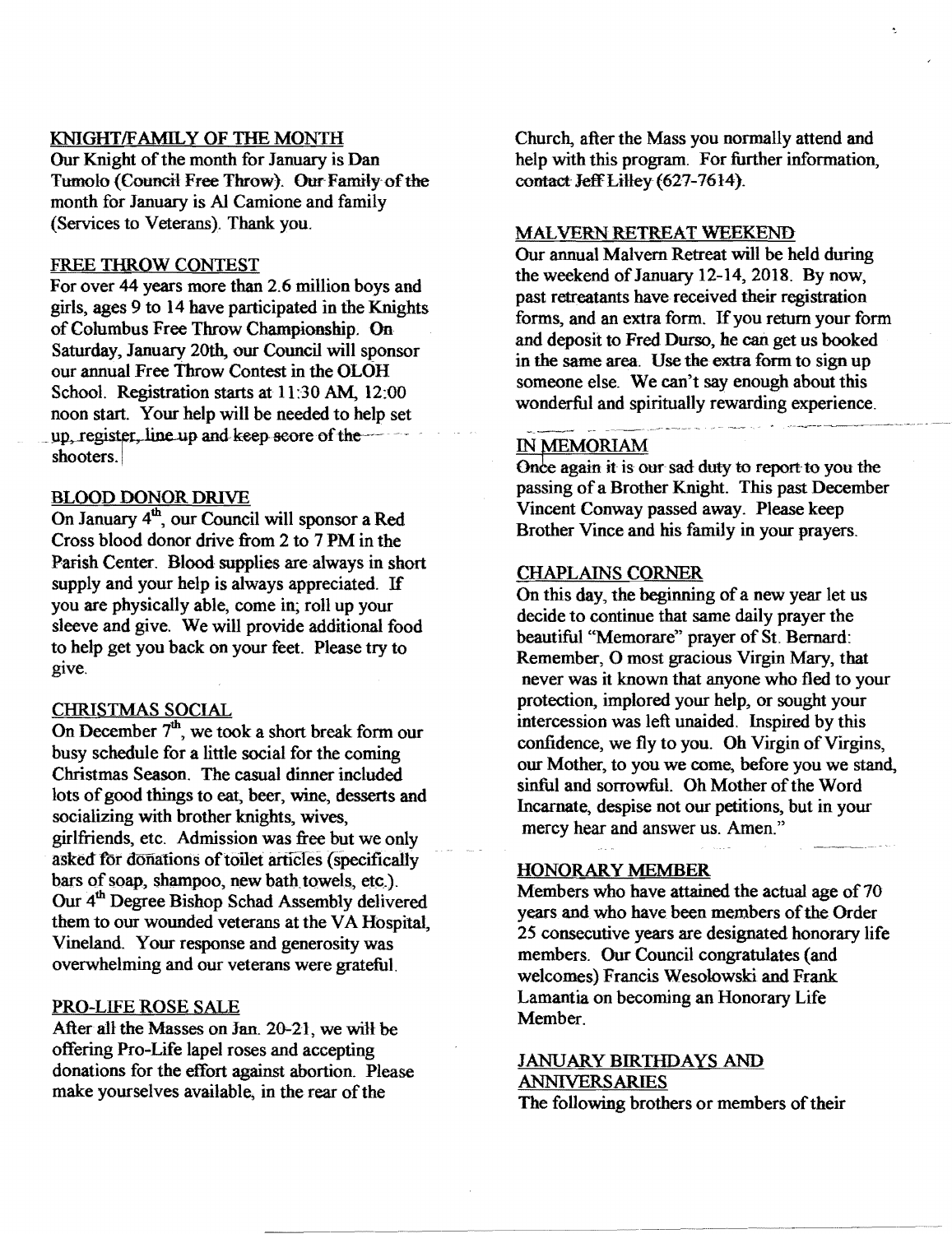families will celebrate their birthdays this month: Sal E. Arena, Dana Aversa, Joe-Bennett, John Biscardi, Harry Bocchino, Alex Breve, Al Camiaione, Robert Cermak, Tom Conway III, Jim Coolen, Neil Della Grees, Fr. Nick Dudo, John Esposito, Robert Esposito, Tom Fargnoli, John Heck, Mike Jnfanti, Kevin Little, Tom Malatesta, Alanna Massaro, Robert Massaro Sr. & Jr., Shawn McGovern, Michael Moffa, Anthony Morrone, William Muehlhauser, Jacob Nwosu, Joe Scaruzzi, Jamie Steward, Paul Thomas, Dan Tumolo, David Vega, Bob Vogelsong, Robert Wright, Karen Woyciechowski and Joe Zagarella. The following will celebrate their anniversaries this month: Mr. & Mrs. Robert Massaro, Mr. & Mrs. John Milligan. CONGRATULATIONS. If we missed someone's birthday or anniversary, please contact John Gandolfo (227-0447) or gandy@comcast.net.

## FOURTH DEGREE NEWS

A 4<sup>th</sup> Degree exemplification was held in Cherry  $H^+$  Degree examples when  $H^+$  and  $H^-$ . We congratulate our new Sir Knights: Fr. Rene' Canales, David Harkins, Ken Garry, JohnPaul Dombkowski, Tom Malatesta, Dick Schmitt, Joe Pettineo 3<sup>rd</sup>, Lawrence Carey, Nelson Valez,"Anthony J. Scafidi and Anthony V. Scafidi. The Bishop Schad Assembly meets on the 3<sup>rd</sup> Wednesday of the month in the Parish Center.

## FIRST FRIDAY ADORATION

Exposition of the Blessed Sacrament will take place in the Our Lady of Hope Chapel on First Friday, January 5th, after the 9:00 AM Mass, continue until 7:00 PM, and close with Benediction.

#### EDITORIAL

On Dec.  $7<sup>th</sup>$ , we celebrated our many successes from the first half of the Columbian Year. It was well attended by members, families and friends who enjoyed an evening of good food and fellowship. Your donations of toilet articles etc. for our veterans were overwbelming. Finally, GK Tom Skelly took the occasion to present a check

for \$25,326.30; representing the profits from the 50/50 raffle, to our Pastor/Chaplain Fr. Joseph Szolack. Vivat Jesus.

#### IMPORTANT DATES

- Jan. I New Year's Day Jan. 4 Blood Drive (2-7 PM Parish Center) Jan. 5 First Friday (OLOH Chapel) Jan. 11 Officers Meeting (7 PM Parish Center) Jan. 11 Council Meeting (8 PM Parish Center) Jan. 12-14 Malvern Retreat Jan. 20 Council Free Throw (11 :30 AM OLOH School) Jan. 20-21 Pro-Life Rose Sale (All Masses) Jan. 25 Council Meeting (8 PM Parish Center) Feb. 2 First Friday (OLOH Chapel) Feb. 8 Officers Meeting (7 PM Parish Center) Feb. 8 Council Meeting (8 PM Parish Center) Feb. 10 District Free Throw (11:30 OLOH School) Feb. 14 Ash Wednesday
- Feb. 22 Council Meeting (8 PM Parish Center)

## **HAPPY NEW YEAR**

**2018** 

# **HOLY CRUSADERS COUNCIL 9193**